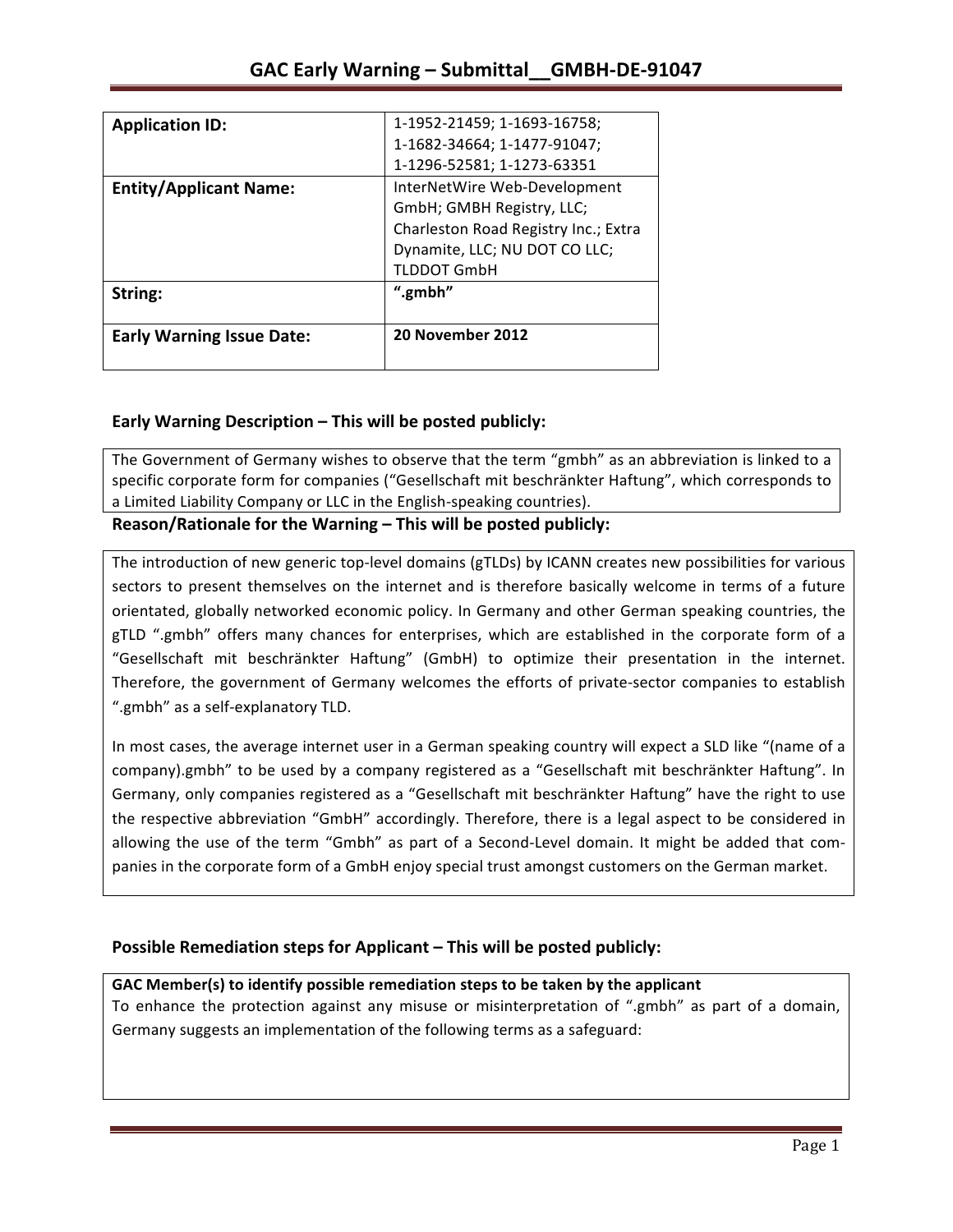- Applicants for SLDs under ".gmbh" have to be companies which are already organized as "Gesellschaften mit beschränkter Haftung" according to the regulations valid in Germany, Austria, Switzerland or Liechtenstein, or they should be able to prove that such a registration is pending in at least one of these countries. The compliance of these requirements has to be regularly reviewed.
- Applicants for SLDs have to prove that they are subject to liability as a GmbH by forwarding a full set of valid documents from their respective place of jurisdiction.

## **Further Notes from GAC Member(s) (Optional) – This will be posted publicly:**

The government of Switzerland supports this EW (see also the attached e-mail correspondence).

# **INFORMATION FOR APPLICANTS**

## **About GAC Early Warning**

The GAC Early Warning is a notice only. It is not a formal objection, nor does it directly lead to a process that can result in rejection of the application. However, a GAC Early Warning should be taken seriously as it raises the likelihood that the application could be the subject of GAC Advice on New gTLDs or of a formal objection at a later stage in the process. Refer to section 1.1.2.4 of the Applicant Guidebook (http://newgtlds.icann.org/en/applicants/agb) for more information on GAC Early Warning.

# **Instructions if you receive the Early Warning**

**ICANN** strongly encourages you work with relevant parties as soon as possible to address the concerns **voiced in the GAC Early Warning.** 

#### **Asking questions about your GAC Early Warning**

If you have questions or need clarification about your GAC Early Warning, please contact gacearlywarning@gac.icann.org. As highlighted above, ICANN strongly encourages you to contact gacearlywarning@gac.icann.org as soon as practicable regarding the issues identified in the Early Warning. 

#### **Continuing with your application**

If you choose to continue with the application, then the "Applicant's Response" section below should be completed. In this section, you should notify the GAC of intended actions, including the expected